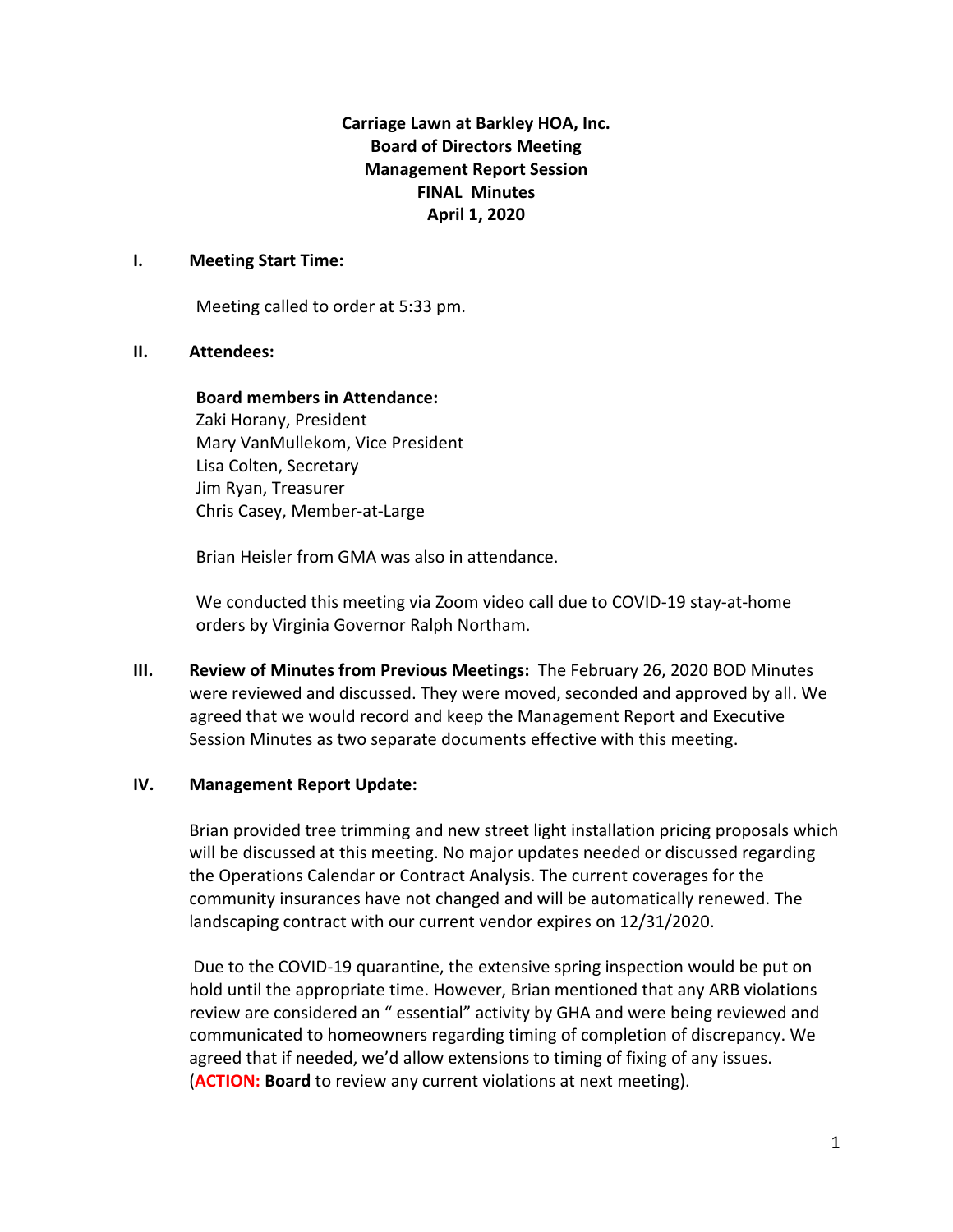## **V. New and Unfinished Business:**

# **A. 2020 Projects Discussion-**

- **1. Fitness Area:** Brian reviewed the fitness center enhancements and proposals included in meeting documents. Pricing for the various options seemed reasonable, but given the current environment and the pricing we expect for the street lighting project, we discussed whether this is the main priority at this time. We discussed whether we should keep it at as a fitness center and do some minor modifications vs. what we originally discussed. (**ACTION: Board** agreed that we'd think about this further. **Brian** to do some additional research on how we can still beautify it but at a lower cost. Will make an agenda item at our next meeting).
- **2. Community Landscape Enhancements**: We had agreed we wanted general community wide trimming to occur. Brian discussed extensively with Blade Runners and they had presented some pricing proposals for our review. They provided a day rate to do work. They anticipated it might take about 2 days to do work. Instead of providing each area/tree we wanted address, we agreed that we would use their judgement in doing the work. We did agree that any specific requests would be funneled to Brian. A motion was made to accept this approach and it was seconded and approved by all members. (**ACTION: Brian** to follow up with them to advise on approach and determine dates for work to be done).
- **B. Spring Inspection –** The annual review will happen, but due to the pandemic, it will most likely be delayed. (**ACTION: Brian** to provide an update at next meeting).
- **C. Sidewalk Repair –** We decided this enhancement was not as high a priority as we previously thought. We will continue to monitor. (**ACTION: Brian** will review status throughout the spring to see if further action is needed in 2020 or can be tabled until 2021).
- **D. Community Website/Facebook-** Zaki continues to update the site and will provide updates to the Board as he completes sections. We continue to aim for a Summer re-launch. Related to this, we agreed that Zaki and Lisa should assume an administrator/moderator role for the Facebook page in addition to Gay. (**ACTION: Zaki** to keep Board apprised; share updates/drafts, etc. as appropriate. He will also contact Gay about the Facebook page).
- **E. Community Lighting –** We reviewed the lighting map, but found it still was not complete and accurate to previous requests/placement of current lights. Questions were asked about certain assumptions and if those were included in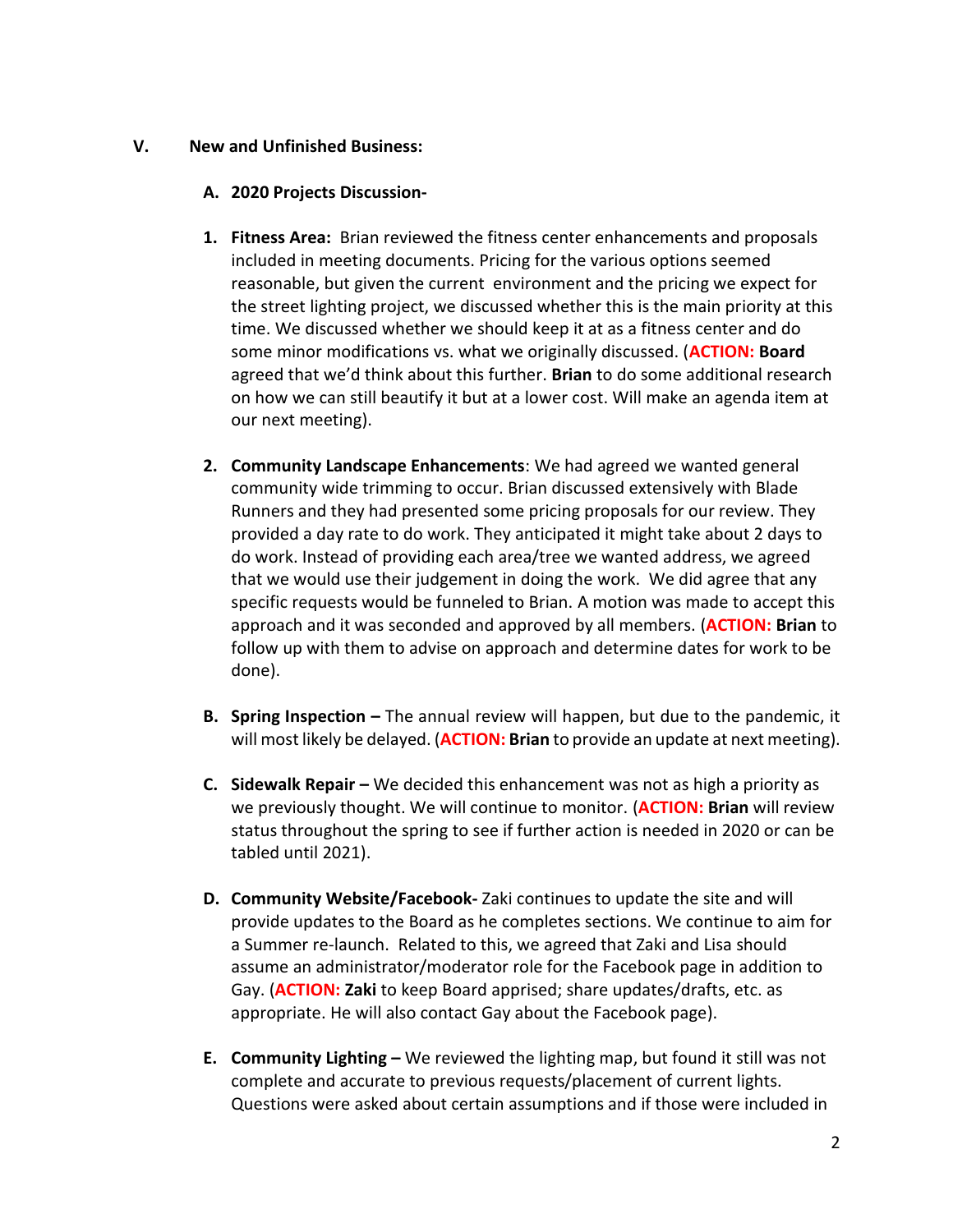pricing or would be extra costs. (**ACTION:** We agreed that the **Board** would walk the community one more time and reconcile our needs/requests to the most recent document). The Board will return a final document to Brian to obtain a final proposal. We discussed the vendor proposal. In concept, we agreed that the work needs to be done in 2020 and that this is the number priority for the community.

- **F. Fire Lane Painting-** We reviewed the different pricing proposals for this work. The prices varied as one focused on light scraping/power washing and repainting vs. the more expensive hydro cleaning and staining. The board agreed to take the less expensive approach. A motion was made to accept the lower bid. It was seconded and approved by all. (**ACTION: Brian** to contact vendor and determine timing for work to begin).
- **G. Entrance Bed Enhancements:** While we had agreed in February that we wanted to enhance the beautification of this area, we decided to table this for a few months until after the COVID-19 situation subsides to see impact on community budget. (**ACTION:** Will discuss at future meetings as needed).

Management Section of meeting concluded at 6:40 PM. A motion was passed, seconded and approved to move to the Executive Session of the meeting.

- **VI. Executive Session:** The following topics were discussed:
	- **A. Budget and Financial Review-** February financials are in good shape. Reserves are sufficient for the Community Lighting and Fire Lane Paving projects. Reviewed delinquent accounts which are not excessive.
	- **B. Investments-** A motion was made which was seconded and board approved that we would not move forward in the opening of additional CD investments as we had thought we would in February. (**ACTION: Brian and Board** to re-visit at a later time in 2020).
	- **C. Attorney Status Report**-Reviewed. No issues.
	- **D. Parking Policy-** The revised policy was shared with the attorney for final approval. Minor changes were suggested. A motion was made to accept these changes and it was seconded and approved by all Board Members. We agreed we'd implement the new policy on May 3rd, 2020. (**ACTION: Brian** to write communication and send to all residents).
	- **E. Miscellaneous Discussion-** Given the COVID-19 quarantine, we wanted to ensure we were doing what was needed for protection of our residents.